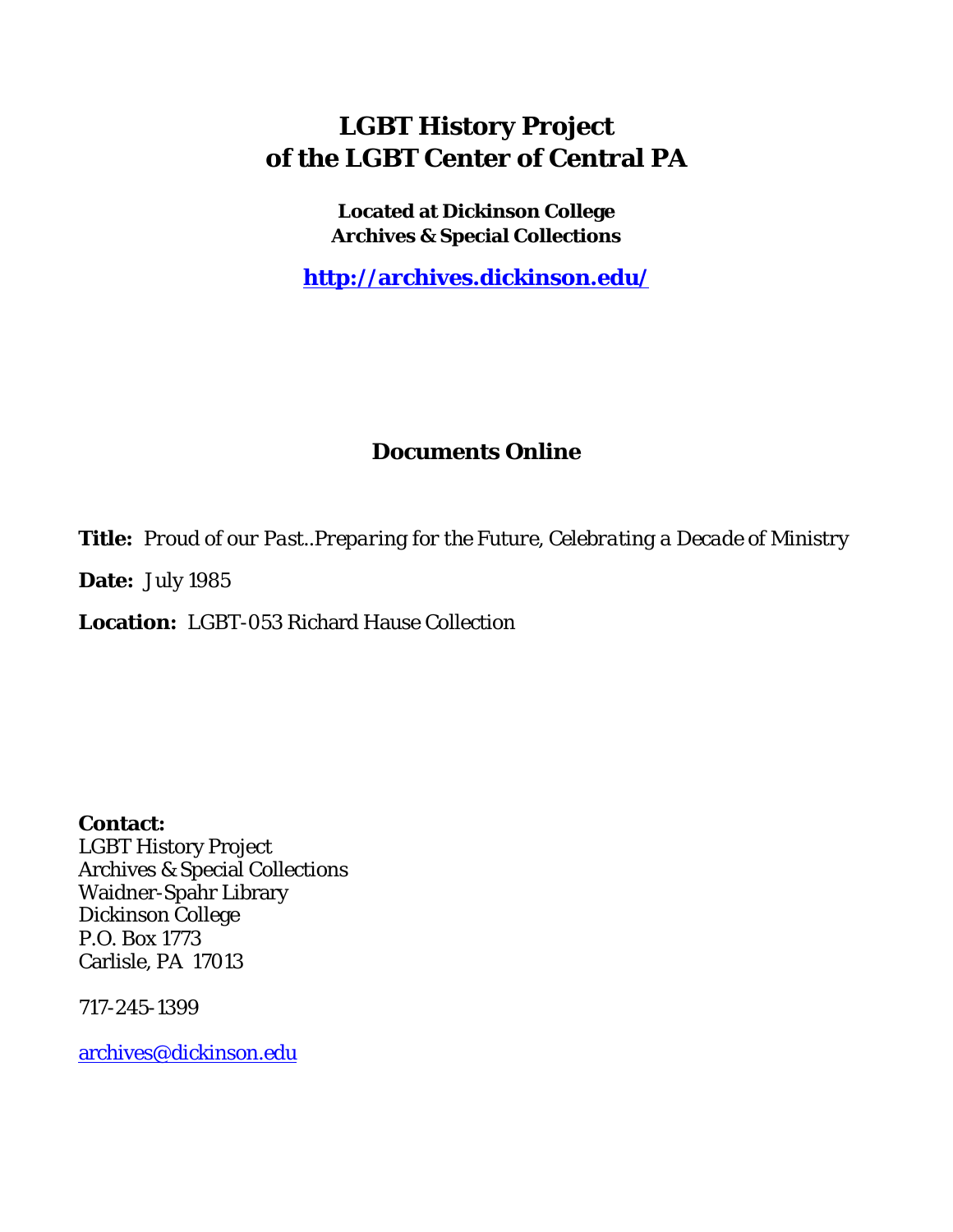## *Proud of Our Past. . . Preparing for the Future*



## **Dignity** Central Pennsylvania *1975 -1985*

*Celebrating A Decade ofMinistry July 20, 1985*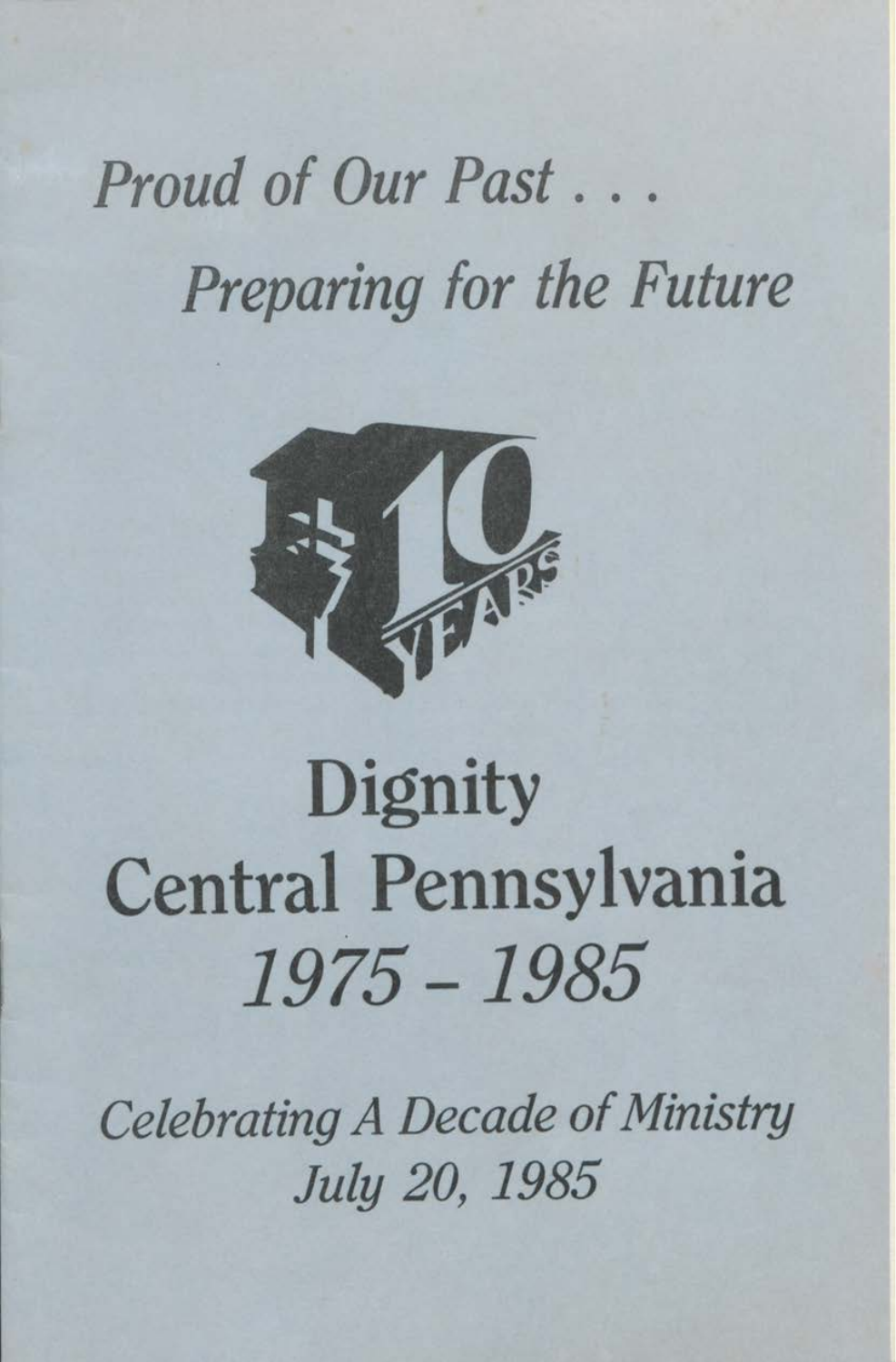#### **<sup>D</sup> IGNITY/CENTRAL PENNSYLVANIA**

#### 1984-1985 CHAPTER OFFICERS

Richard Hill Agnes Donehoo Barry Loveland Jeffrey Dressier Carolyn Kramer Fr. Wallace Sawdy, Chaplain

Pres Ident <sup>V</sup> Ice-PresI dent Secretar <sup>y</sup> Treasurer Member-At-Large Member-At-Large

#### COMMITTEE CHAIRS

Jonathan Lippert Carolyn Kramer Thurman Grossnickle Joanne GottschaI <sup>I</sup> Robert Sevensky

Membership & Finance Communications Education & Outreach Women's Concerns Liturgy

Gerald Brennan<br>Steven Leshner, Richard Hause Membership Campaign Steven Leshner, Richard Hause<br>Jeffrey Dressler Banquet Arrangements<br>Program Booklet John Onofrey, John Barns Program Booklet<br>Jeffrey Dressler, Jonathan Linessin Conorating Jeffrey Dressler, Jonathan Lippert

### NATIONAL OFFIERS

John Hager President Lewis A. Silverman Secretary Elinor Crocker Treasurer

### REGION III OFFICERS

John Schott Fr« John Eddington

Director Secretary

### ANNIVERSARY COMMITTEE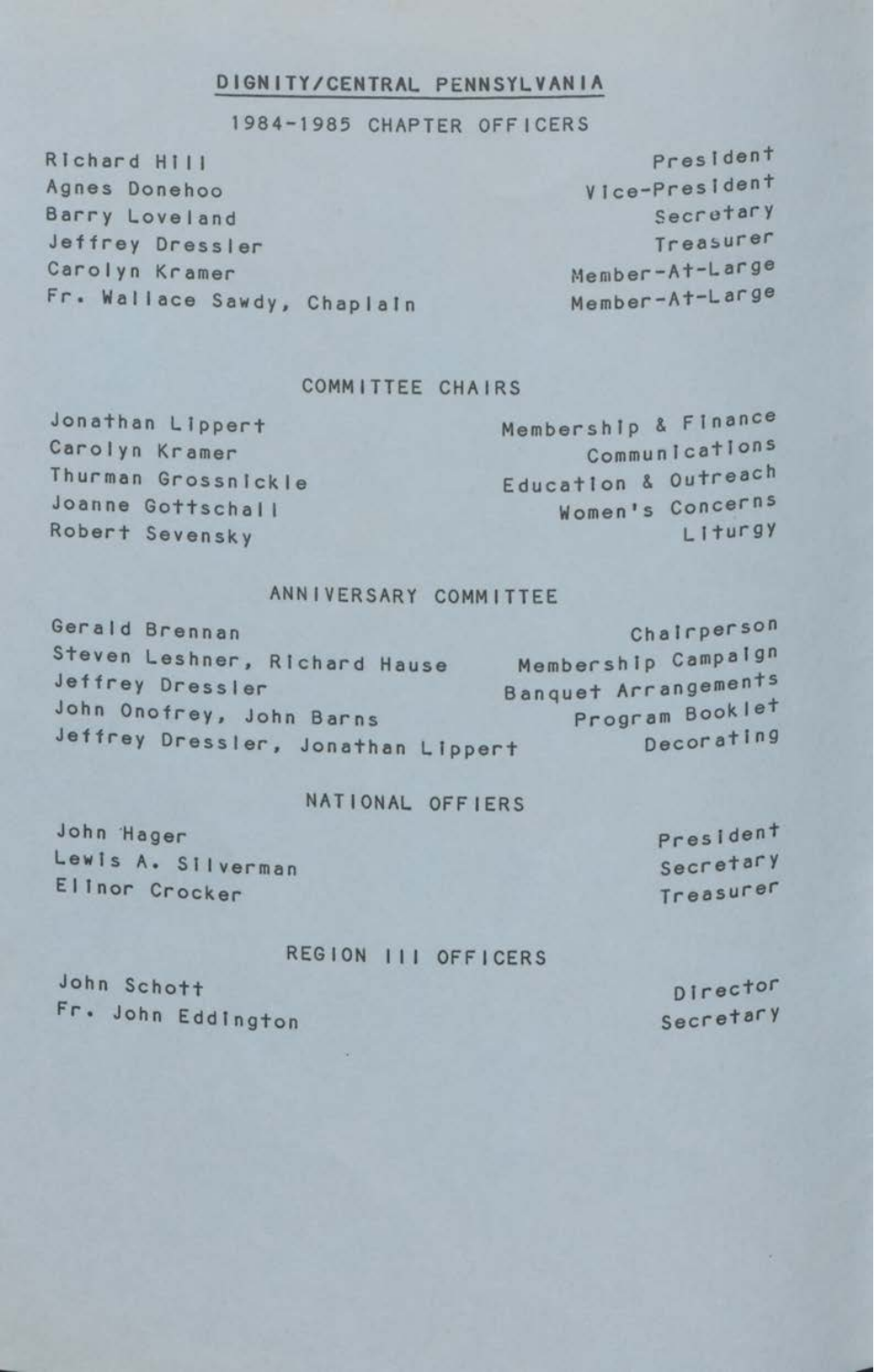

During the installations of officers in <sup>1975</sup> the D/CP chapter was placed under the patronage of Our Lady of Humility. Since July 17th is both her feast & our anniversary, we commemorate and renew our dedication.

#### Dearest God:

We thank you for the strengths you have given each of us individually and all of us as <sup>a</sup> people. We rejoice in our giftedness as whole and holy people. At this celebration we wish to renew the dedication of our Chapter under the patronage of Our Lady of Humility. Through her intercession may we always be willing to share our spirit of kindness, empathy, and love. Pour into us the richness of your blessings and peace.

Amen . Kathleen Leopold

### *In Memoriam*

DARYL ERNST WALTER LIEBERNIGHT GEORGE WASHINGTON ALAN HARCOURT GARY NORTON

Rest in the Peace of the Lord.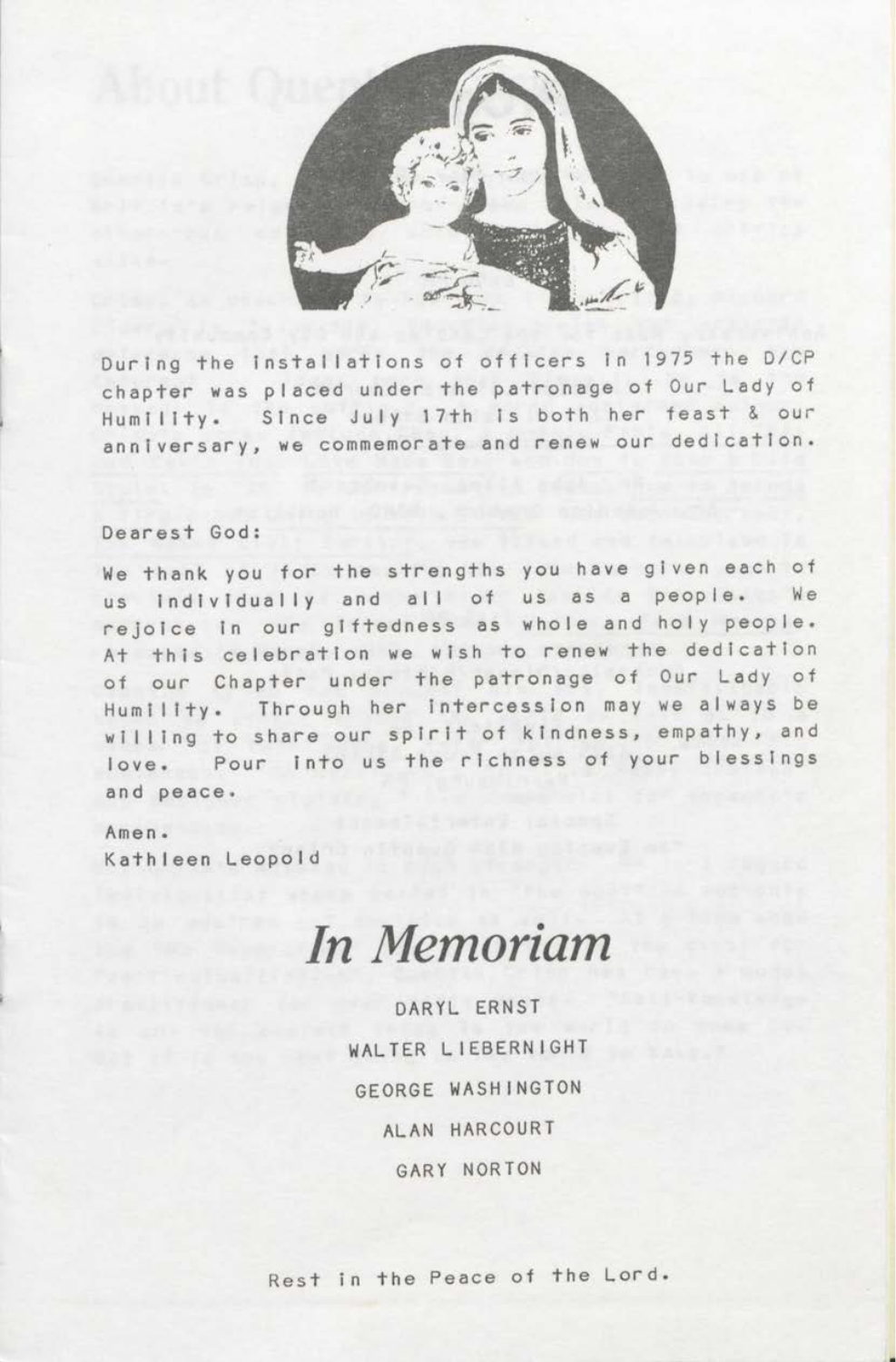## Program

Saturday, July 20, 1985

### 6:00 PM

Anniversary Mass for the Lesbian and Gay Community

Lakeside Lutheran Church 245 Division Street Harrisburg, PA

Fr. John Allen, Celebrant Sr. Jeannine Gramick, SSND, Homilist

### 7:15 PM

Cocktalls/DInner/Birthday Party

Excellent Inn 4125 North Front Street Harrisburg, PA

Special Entertainment A<sup>n</sup> Evening With Quentin Crisp"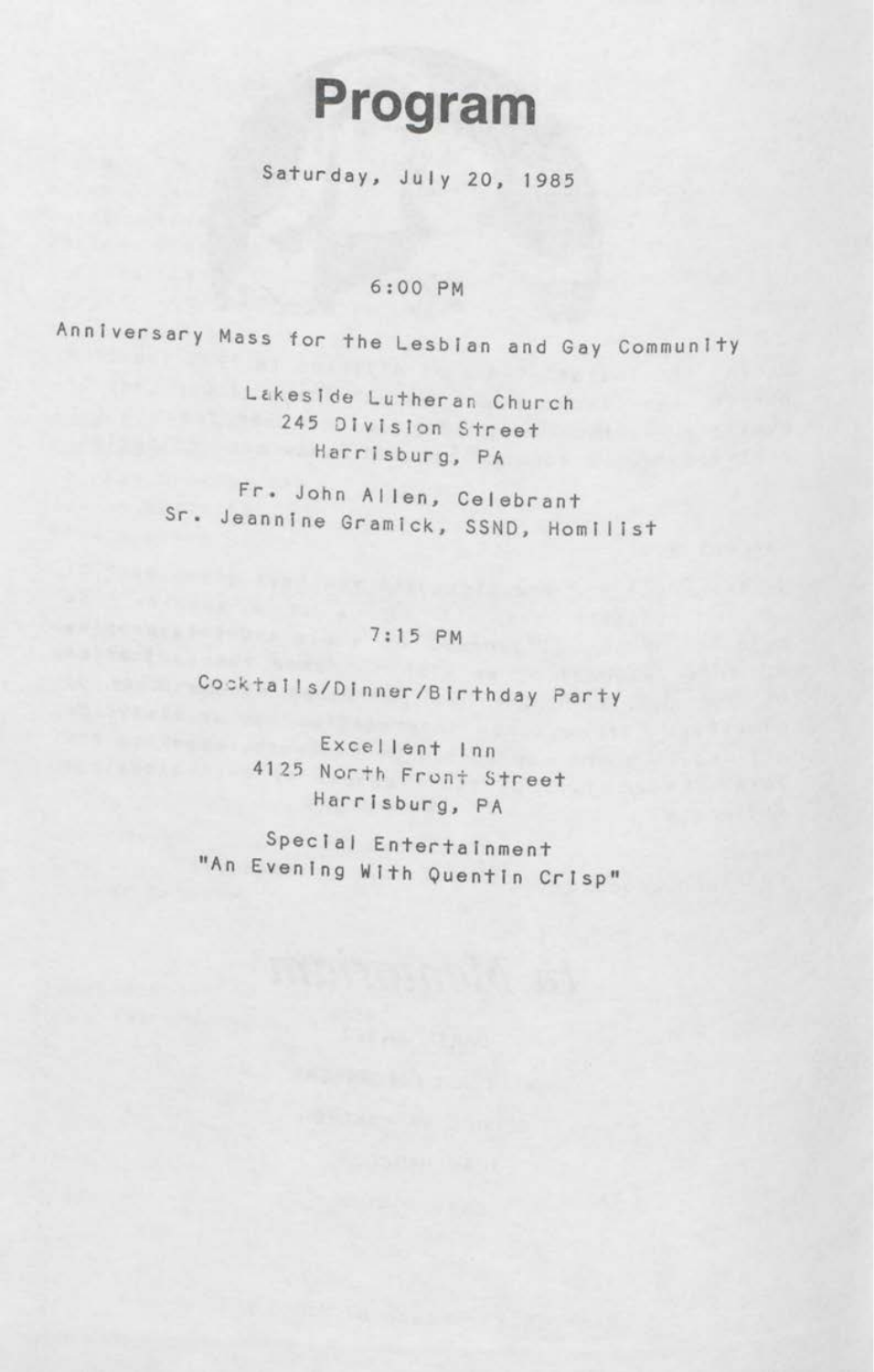### About Quentin Crisp

Quentin Crisp, <sup>a</sup> man who maintains that he Is one of Britain's reigning queens--Queen Elizabeth being the other--has delighted both audiences and critics al Ike.

Crisp, as described by New York Times critic, Richard Elder, Is "...witty, touching...with the artistic deference that marks the genuine performer: has interest In ideas more than himself...he is the message in the bottle." <sup>A</sup> world acclaimed author, Crisp's works Include Chog,'A Gothic Fable, All This and <sup>K</sup>evin Too, Love Made Easy and How to Have <sup>a</sup> Life Sty Ie. In <sup>1981</sup> he published two books, How to Become <sup>a</sup> Virgin and Doing It With Style. His autobiography, The Naked Civil Servant, was filmed and televised in the fall of 1976, causing the late Kenneth Tynen to proclaim that It alone might Justify television's existence. His latest book, Manners From Heaven, released in March, 1985, set new standards.

Quentin Crisp has brought his wry, indefatigable humor to stages around the world as well as to a number of talk shows, never falling to amuse his audiences. He considers L.A. "...a happy Ireland" and designer clothing "...a commercial for someone's merchandIse.

But Crisp's message is much stronger. He is <sup>a</sup> rugged individualist whose belief in "the self" Is not only to be admired but emulated as well. At <sup>a</sup> time when the "Me Generation" has given way to the quest for "self-actualization", Quentin Crisp has been a model practitioner for over fifty years. "Self-knowledge is not the easiest thing in the world to come by. But it is the best thing in the world to have."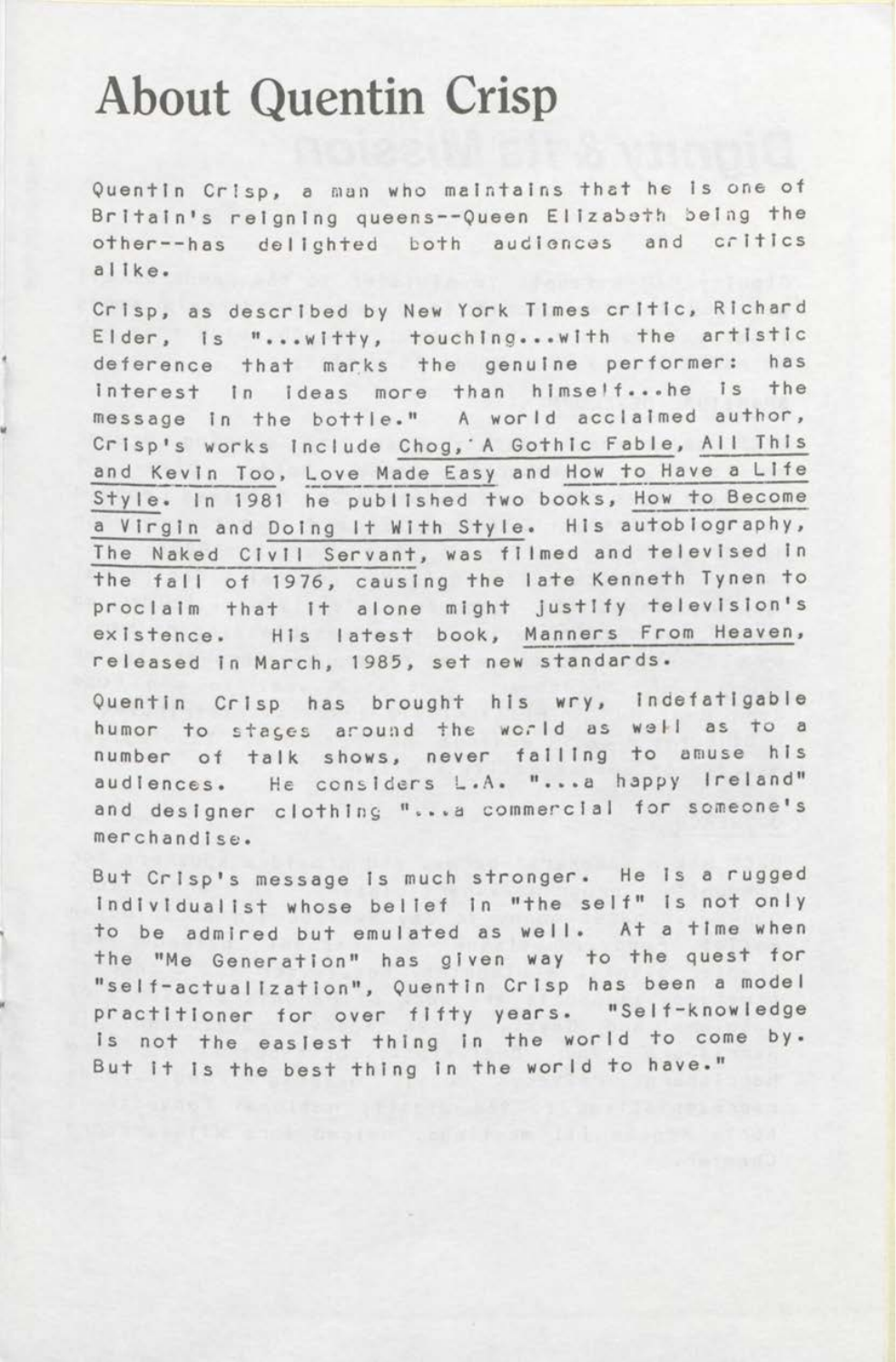### **Dignity & Its Mission**

Dignity C/P attempts to minister to the needs of all gay and lesbian people to develop leadership among them, and to be an instrument through which they may be heard in the church and in society.

### SPIRITUAL DEVELOPMENT

D/CP celebrates monthly Mass and evening prayer service at members' homes...holds days of recollections (Fr. Wallace Sawdy/Sr. Kathleen Leopold on "Our Spiritual Life"--1977] and lectures by John McNell IHomosexuality & the Future--19801, Sr. Jeannine Gramick ["Theological, Pastoral & Scriptural Considerations of Homosexuality--19761...holds an annual Seder celebration...observes blessing of homes at Epiphany...joins with other gay groups in an ecumenical Christmas observance...went to see Pope John Paul II In Philadelphia [1980]...distributed a bibliography of readings on "Pastoral Theological Aspects of Homosexuality [1977].

#### **OUTREACH**

D/CP has a speakers' bureau and provides speakers for community programs...participates in area food banks...donates money to Gay Switchboard & Ethiopian seasonal calendar of Rellef Fund...publishes a chapter events, a bimonthly newsletter and a chapter brochure...supports the work of Parents & Friends of Lesblans and Gays...is an active participant in Harrisburg Gay Coalition...contributed to the Harrisburg Privacy Legal Defense Fund...sends representatives to the Dignity National Convention, hosts Region III meetings, helped form Wilkes-Barre Chapter.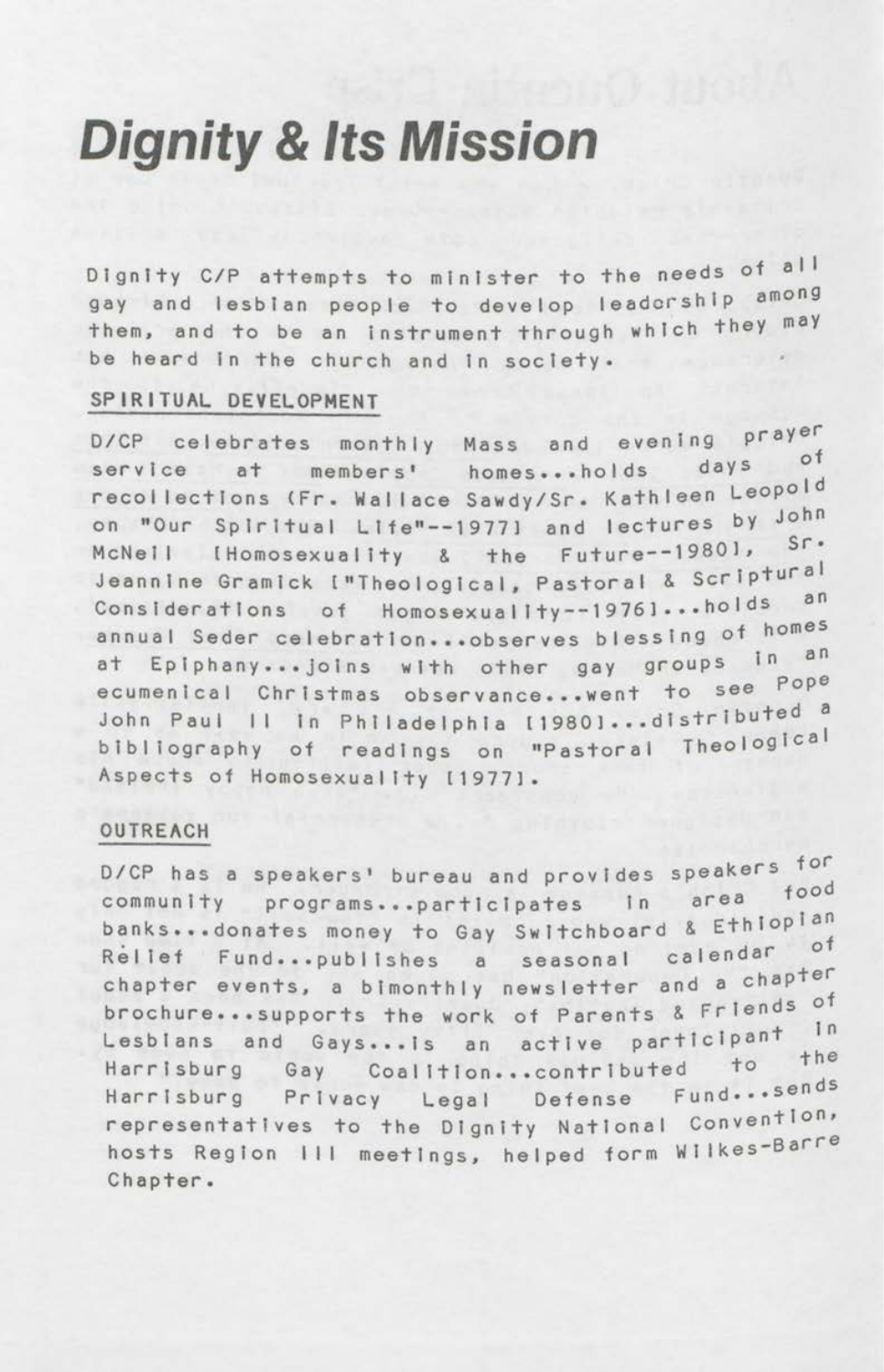#### **EDUCATION**

workshops D/CP sponsors educational programs & ..."Coming Out"--1976, Assertiveness--1977, Public Health--1978, Relationships--1976, discussion Farr  $\circ$ n rape/flim "No Lies"--1977, Dr. Jo-Ann MIIIs  $O<sub>n</sub>$ "Sexuality & Intimacy"--1981, Dr. Moylan "Sexual Minorities: image in Current Films  $8$ TV--1983, Dr. Nicolas Iff on "AIDS"--1983, Attorney Herschel Lock on "Gay/Lesbian Legal Issues"--1985, Peter Willms on "Christian Fundamentalists"--1984, D/CP held an awareness series on intimacy--1984, sponsores book discussion groups..participates annually in Gay Pride parade.

#### SOCIAL

Ĭ

D/CP celebrates summer with picnics at City Island and various state parks..organized weekly volleyball games, swim parties, bowling, game nights..sponsored a benefit performance by Robin Tyler: Comic With a and theater outings--The Gingerbread Lady Cause (1981) and Torch Song Trilogy (1985)..raises money through flea markets & raffles....participates in the Open Air Festival in celebration of Gay Pride Month..holds wine & cheese parties..celebrates the anniversary and recognizes chapter's contributions of an outstanding member..observes the 12 days of Christmas through various festivities.

#### WOMEN'S CONCERN COMMITTEE

D/CP conducts a women's worship service...holds a Women's Awareness Day and a women's rap group..sponsored chapter camping trips and trips in conjuction with Region III...spearheaded fund raisers the chapter..responds to referrals by Gay for Switchboard and Contact.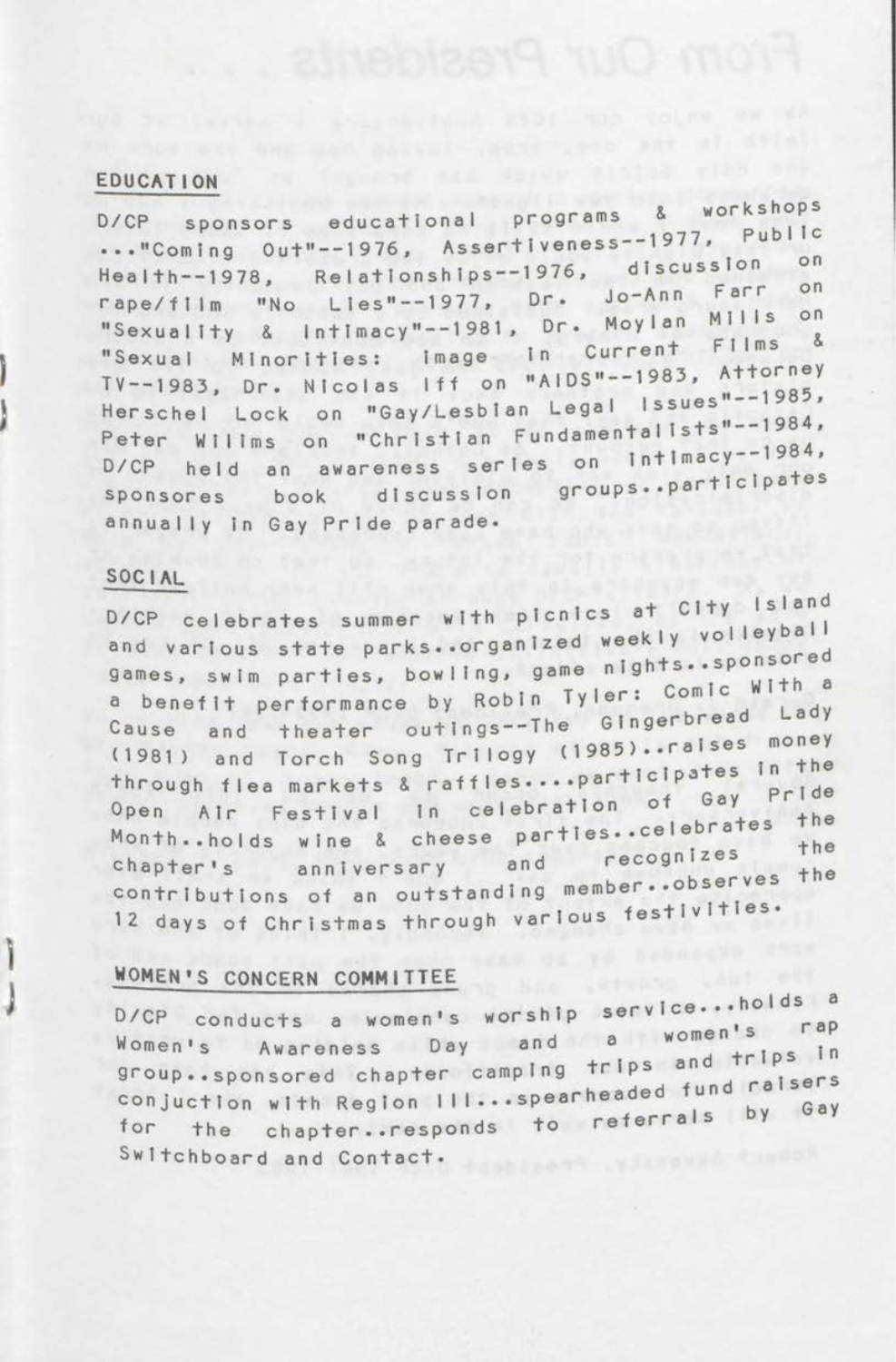### *Thanks to Our Patrons*

### **BENEFACTORS**

Neptunes Lounge & Key Largo Restaurant <sup>268</sup> North St., Harrisburg, PA

Pegasus Bar & Restaurant <sup>400</sup> Forster St., Harrisburg, PA

### PATRONS

Fr. Wallace E. Sawdy John Onofrey CK & The Bear Cumberland St Twins +2-1 T V J Gerald J. Brennan, MSW PENNSMEN

### **SPONSORS**

Jon Lippert Friends of Madeleine Baker Eddy

### FRIENDS

Jack Foster Jim Wissier <sup>E</sup> <sup>v</sup> <sup>i</sup> t <sup>a</sup> **IMAGES** Nancy Reimer Bruce Thomas **Bruce** Thomas **Bruce Wendy Whiner & MBT**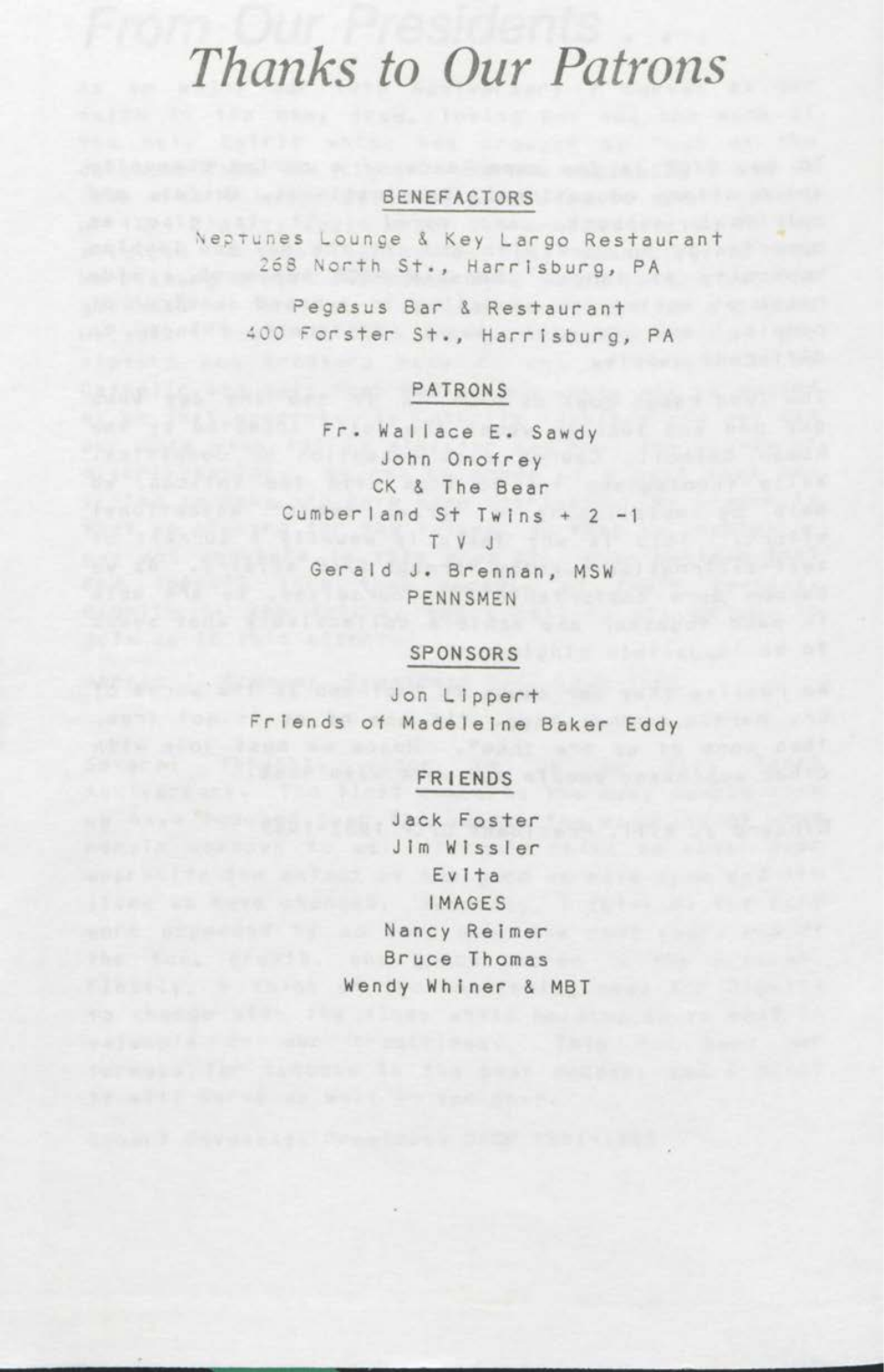# We're Wishing on a for...

--Good electric typewriter with self-correcting mechanism

-- Office space for the Chapter

--Filing Cabinet

--Telephone

-- Answering Machine

-- Roman Catholic Church in which to meet regularly

-- Dialogue with the Bishop

-- Wealthy Benefactors

-- Increase In Membership

-- More active members

--Harrisburg Gay Community Center

-Cure for AIDS

--End to Sexism, Racism, Prejudice, Discrimination and other Oppressions

-- End to World Hunger

-- World Peace